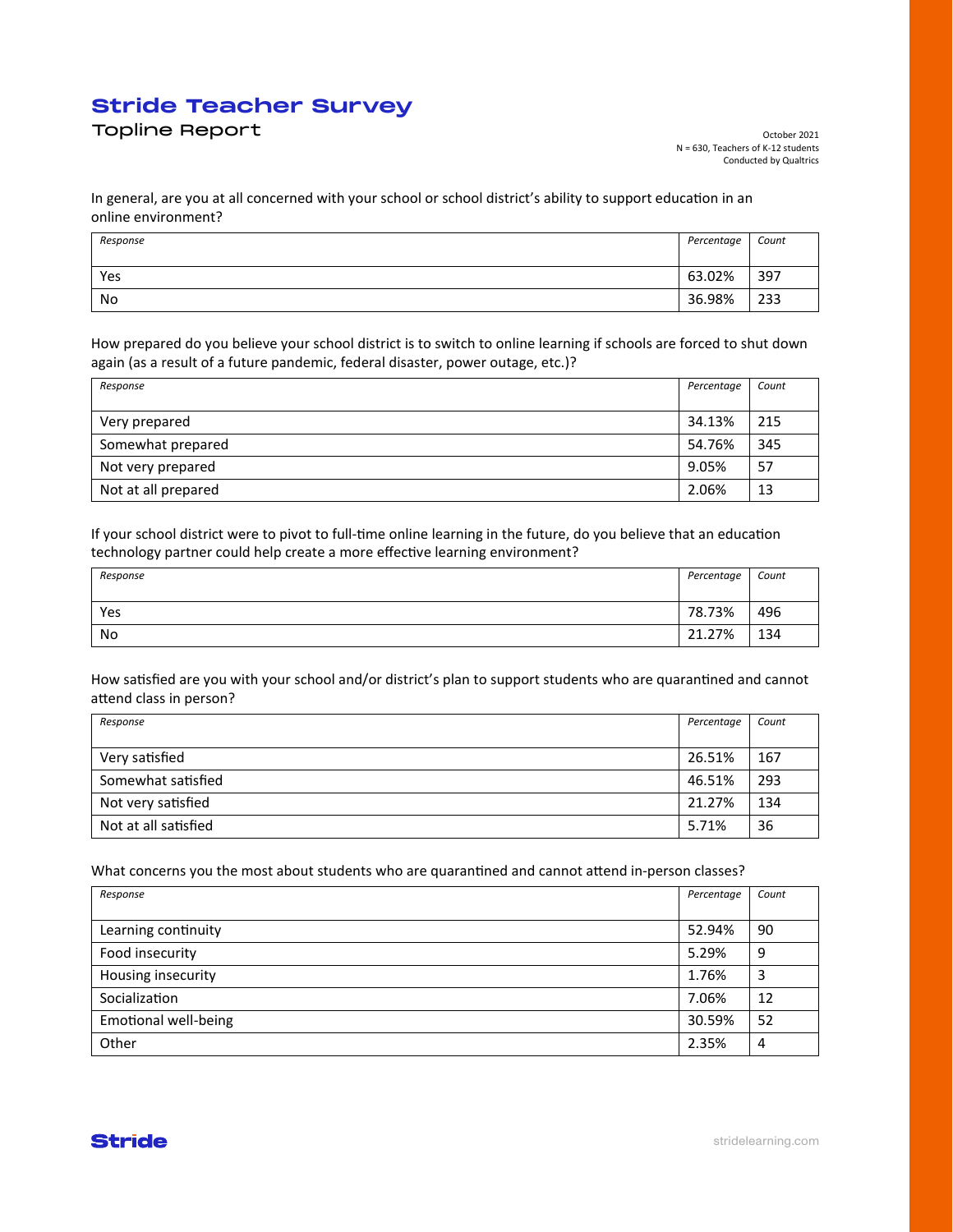Have you asked your school or school district for additional resources that can aid in the effectiveness of online learning for your students?

| Response | Percentage | Count |
|----------|------------|-------|
|          |            |       |
| Yes      | 53.81%     | 339   |
| No       | 46.19%     | 291   |

Do you believe that online learning can complement traditional in-person learning to meet individual student needs?

| Response            | Percentage | Count |
|---------------------|------------|-------|
| Yes                 | 68.73%     | 433   |
| No                  | 18.57%     | 117   |
| Don't know/not sure | 12.70%     | 80    |

Do you believe that hybrid learning (online and in-person) will become the "new normal" in K–12 education?

| Response            | Percentage | Count |
|---------------------|------------|-------|
| Yes                 | 48.89%     | 308   |
| No                  | 34.60%     | 218   |
| Don't know/not sure | 16.51%     | 104   |

What steps can your school and/or district take to improve the quality of online or hybrid learning for students? (Select all that apply)

| Response                                                                            | Percentage | Count |
|-------------------------------------------------------------------------------------|------------|-------|
| More effective online curriculum                                                    | 47.62%     | 300   |
| More engaging online curriculum                                                     | 61.11%     | 385   |
| Additional resources and support for teachers                                       | 61.11%     | 385   |
| Additional resources and support for parents                                        | 48.73%     | 307   |
| Increased communication between school districts and parents                        | 39.21%     | 247   |
| Increased access to academic support for students                                   | 53.49%     | 337   |
| Increased access to tech support for students                                       | 51.43%     | 324   |
| Increased access to tech support for parents                                        | 39.52%     | 249   |
| Customizable lessons for students                                                   | 45.87%     | 289   |
| Increased availability of certified teachers to support online learning             | 34.60%     | 218   |
| Partner with an online education technology provider to implement the online/hybrid | 27.62%     | 174   |
| learning solution                                                                   |            |       |

How concerned are you about the possibility of teacher shortages in your school district?

| Response             | Percentage | Count |
|----------------------|------------|-------|
| Very concerned       | 45.40%     | 286   |
| Somewhat concerned   | 40.79%     | 257   |
| Not very concerned   | 10.32%     | 65    |
| Not at all concerned | 3.49%      | 22    |

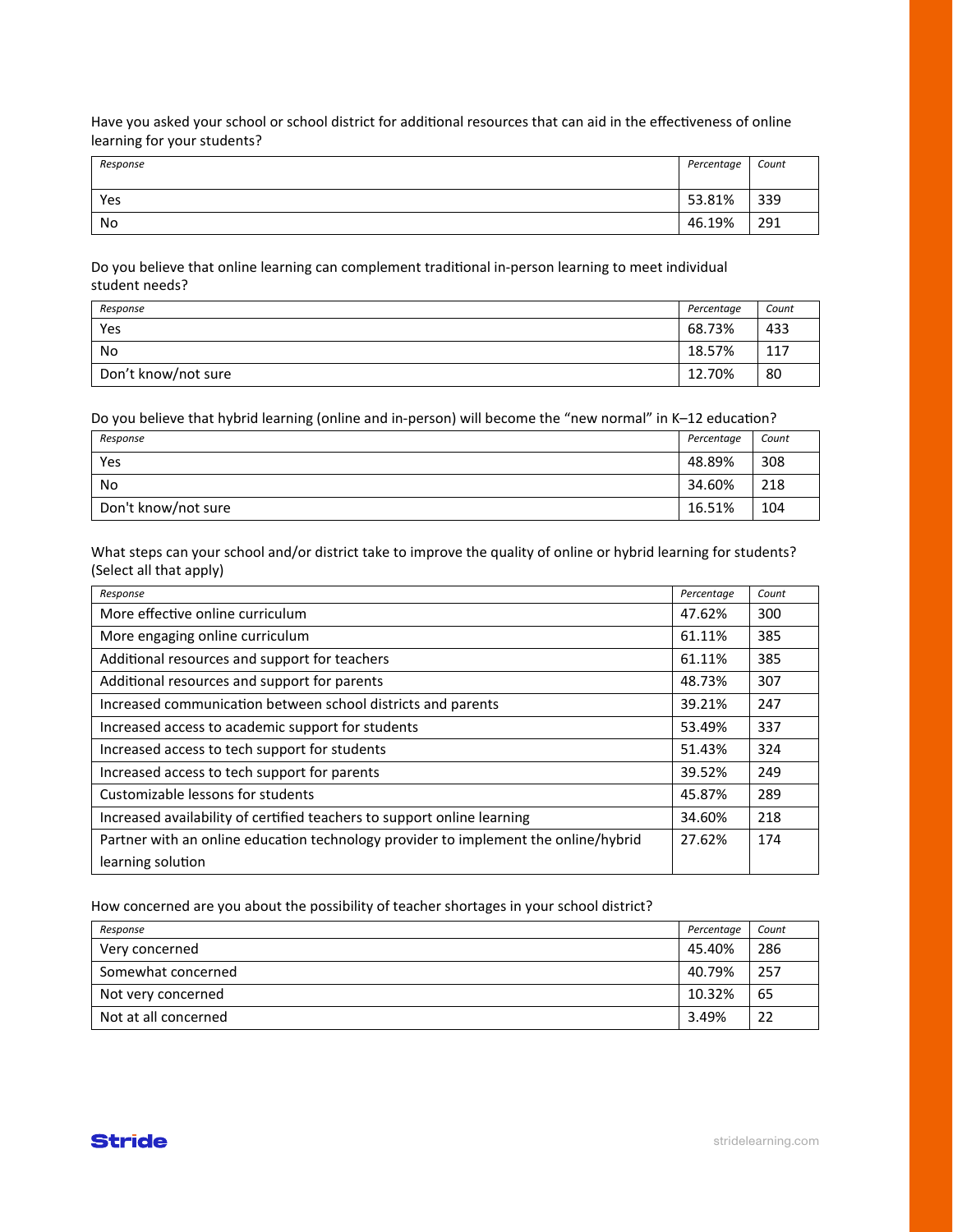If a teacher shortage were to occur at your school, which of the following would be most worrisome to you?

| Response                                                                    | Percentage | Count |
|-----------------------------------------------------------------------------|------------|-------|
|                                                                             |            |       |
| Having to teach more students                                               | 29.05%     | 183   |
| Having to teach in person and online simultaneously                         | 17.62%     | 111   |
| Maintaining the capacity to develop personal relationships with my students | 15.40%     | 97    |
| Declining student academic performance                                      | 23.81%     | 150   |
| Discipline issues                                                           | 11.90%     | 75    |
| Other                                                                       | 2.22%      | 14    |

Do you think it is a good idea for school districts to use state-certified online instructors to fill gaps in the event of a teacher shortage?

| Response | Percentage | Count |
|----------|------------|-------|
|          |            |       |
| Yes      | 73.33%     | 462   |
| No       | 26.67%     | 168   |

#### DEMOGRAPHIC 1 – Are you currently a teacher in kindergarten–12th grade U.S. education?

| Response | Percentage | Count |
|----------|------------|-------|
| Yes      | 100%       | 630   |
| No       | 0.00%      | 0     |

#### DEMOGRAPHIC 2 – What grade do you currently teach?

| Response                                       | Percentage | Count |
|------------------------------------------------|------------|-------|
|                                                |            |       |
| Kindergarten, 1st, 2nd, 3rd, 4th, or 5th grade | 36.35%     | 229   |
| 6th, 7th, or 8th grade                         | 30.79%     | 194   |
| 9th, 10th, 11th, or 12th grade                 | 32.86%     | 207   |

#### DEMOGRAPHIC 3 – What type of school do you teach at?

| Response                       | Percentage | Count          |
|--------------------------------|------------|----------------|
|                                |            |                |
| Public school                  | 70.95%     | 447            |
| Private school                 | 18.25%     | 115            |
| Charter                        | 5.87%      | 37             |
| Magnet school                  | 0.63%      | 4              |
| Home school                    | 0.79%      | 5              |
| Technical or vocational school | 3.17%      | 20             |
| Other                          | 0.32%      | $\overline{2}$ |

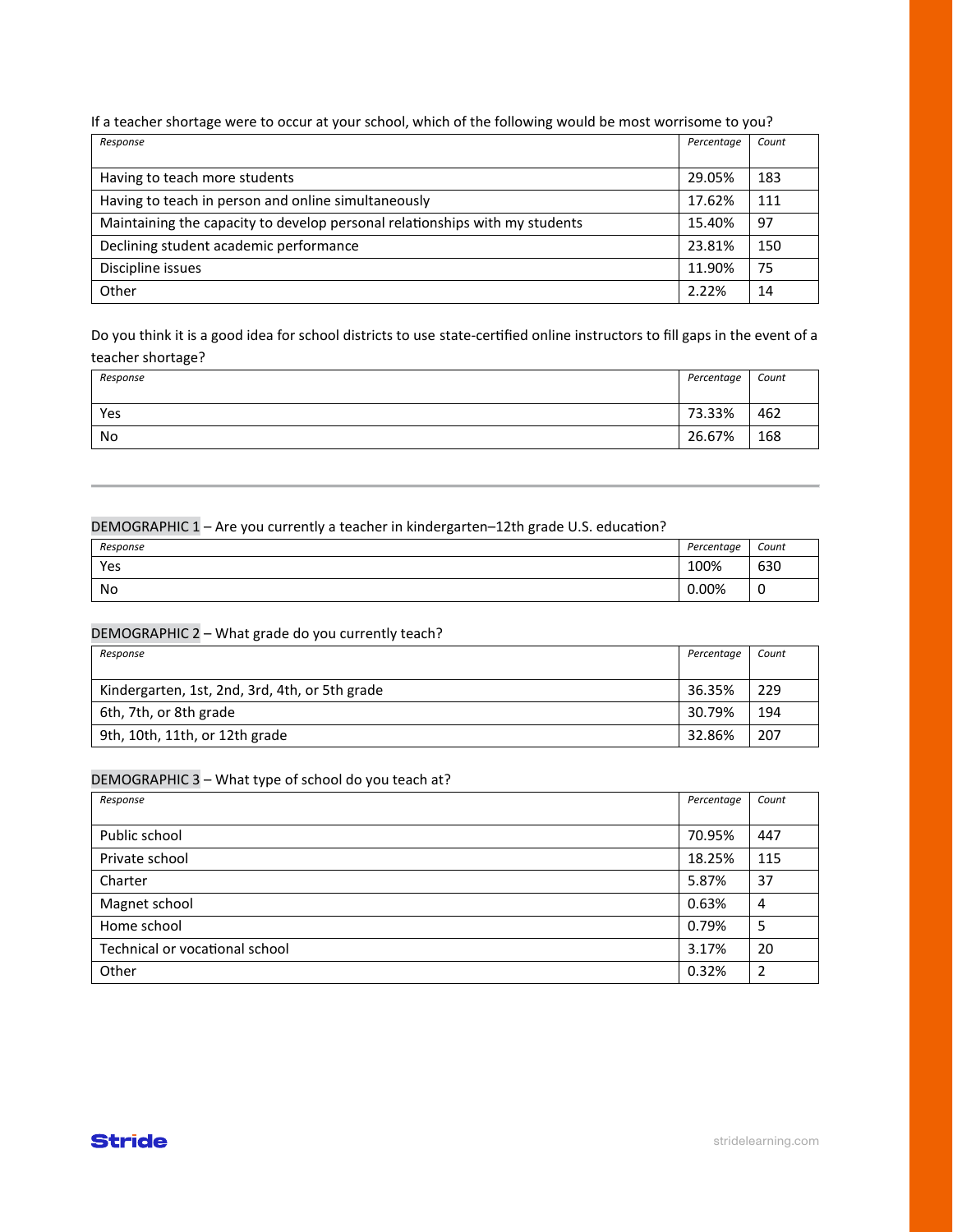## DEMOGRAPHIC 4 – Approximately how many total students are in the school district that you teach in?

| Response                  | Percentaa | Count |
|---------------------------|-----------|-------|
|                           | е         |       |
| Less than 2,500 students  | 41.27%    | 260   |
| 2,500-10,000 students     | 39.37%    | 248   |
| More than 10,000 students | 19.37%    | 122   |

## DEMOGRAPHIC 5 – What is your gender?

| Response | Percentage | Count |
|----------|------------|-------|
|          |            |       |
| Male     | 24.44%     | 154   |
| Female   | 75.56%     | 476   |

#### DEMOGRAPHIC 6 – What is your age?

| Response           | Percentage | Count |
|--------------------|------------|-------|
| 18-24 years old    | 3.02%      | 19    |
| 25-34 years old    | 26.51%     | 167   |
| 35-44 years old    | 30.16%     | 190   |
| 45-54 years old    | 22.54%     | 142   |
| 55-64 years old    | 13.81%     | 87    |
| Under 18 years old | 0.00%      | 0     |
| 65 years or older  | 3.97%      | 25    |

# DEMOGRAPHIC 7 – What best describes your ethnicity?

| Response                         | Percentage | Count |
|----------------------------------|------------|-------|
|                                  |            |       |
| White or Caucasian               | 85.08%     | 536   |
| <b>Black or African American</b> | 6.83%      | 43    |
| Hispanic or Latino               | 3.97%      | 25    |
| Asian                            | 2.38%      | 15    |
| Other/Unknown                    | 1.75%      | 11    |

#### DEMOGRAPHIC 8 – Which region of the country do you live/teach in?

| Response                                                                 | Percentage | Count |
|--------------------------------------------------------------------------|------------|-------|
|                                                                          |            |       |
| Northeast-ME, NH, VT, MA, RI, CT, NY, NJ, PA                             | 18.25%     | 115   |
| Midwest-OH, MI, IN, WI, IL, MN, IA, MO, ND, SD, NE, KS                   | 21.27%     | 134   |
| South-DC, DE, MD, VA, WV, KY, NC, SC, TN, GA, FL, AL, MS, AR, LA, TX, OK | 37.14%     | 234   |
| West-MT, ID, WY, CO, NM, AZ, UT, NV, CA, OR, WA, AK, HI                  | 23.33%     | 147   |

#### DEMOGRAPHIC 9 – Which of the following best describes the area that you teach in?

| Response | Percentage | Count |
|----------|------------|-------|
|          |            |       |
| Urban    | 35.56%     | 224   |
| Suburban | 45.08%     | 284   |
| Rural    | 19.37%     | 122   |